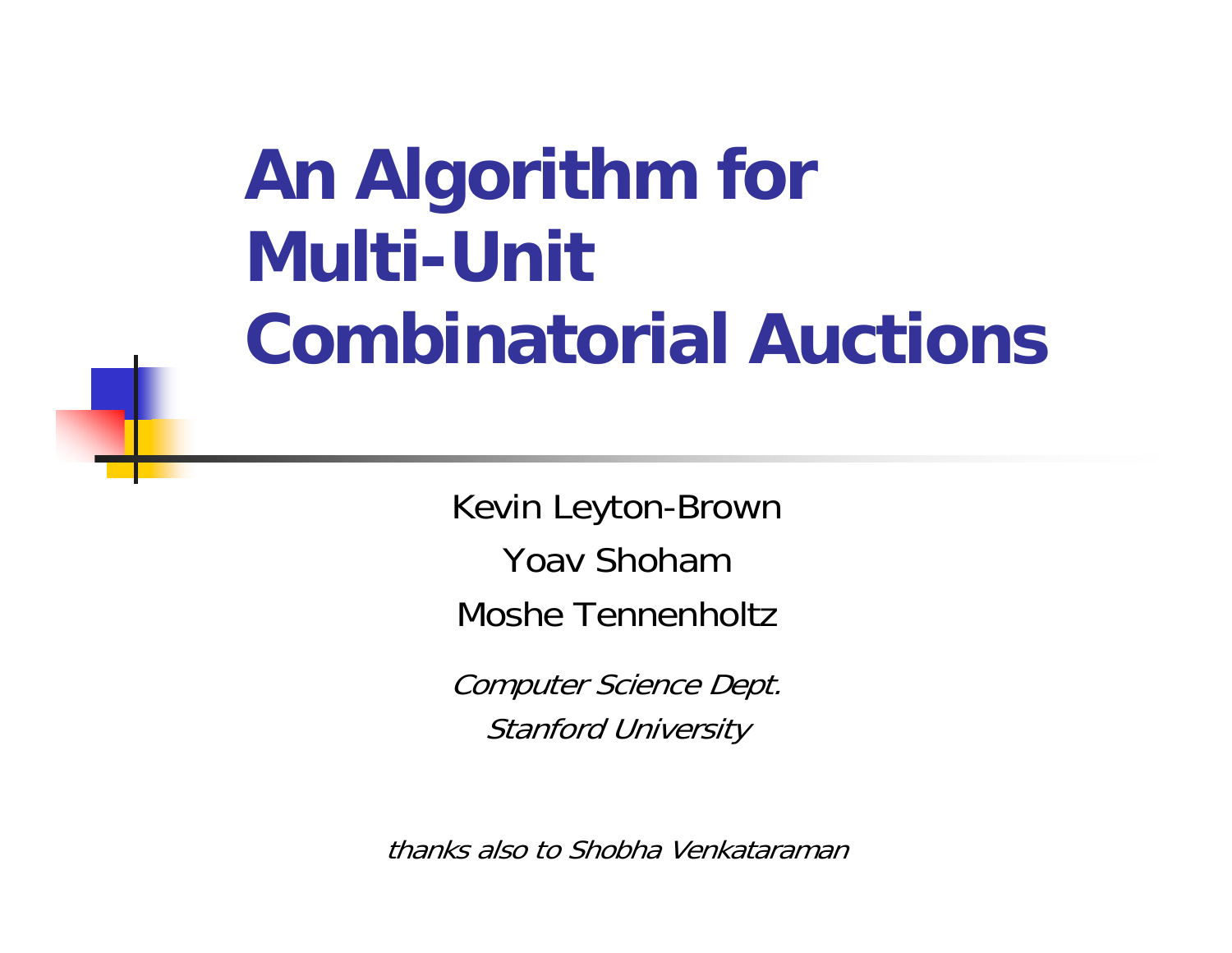## Combinatorial Auctions

- F Mechanisms that allow bidders to explicitly indicate complementarities and substitutabilities
	- many goods are auctioned simultaneously
	- П bids name an arbitrary bundle and a price offer
	- u bidders may submit multiple bids
		- **if desired, some bids may be mutually exclusive**
		- otherwise, more than one of a bidder's bids may win
- $\overline{\phantom{a}}$  Benefit: less risk for bidders
	- П won't win a subset of a bundle for more than it is worth to them
	- П can request multiple mutually-exclusive bundles
	- More efficient / higher revenue
		- no need to hedge bids or restrict bidding to a single bundle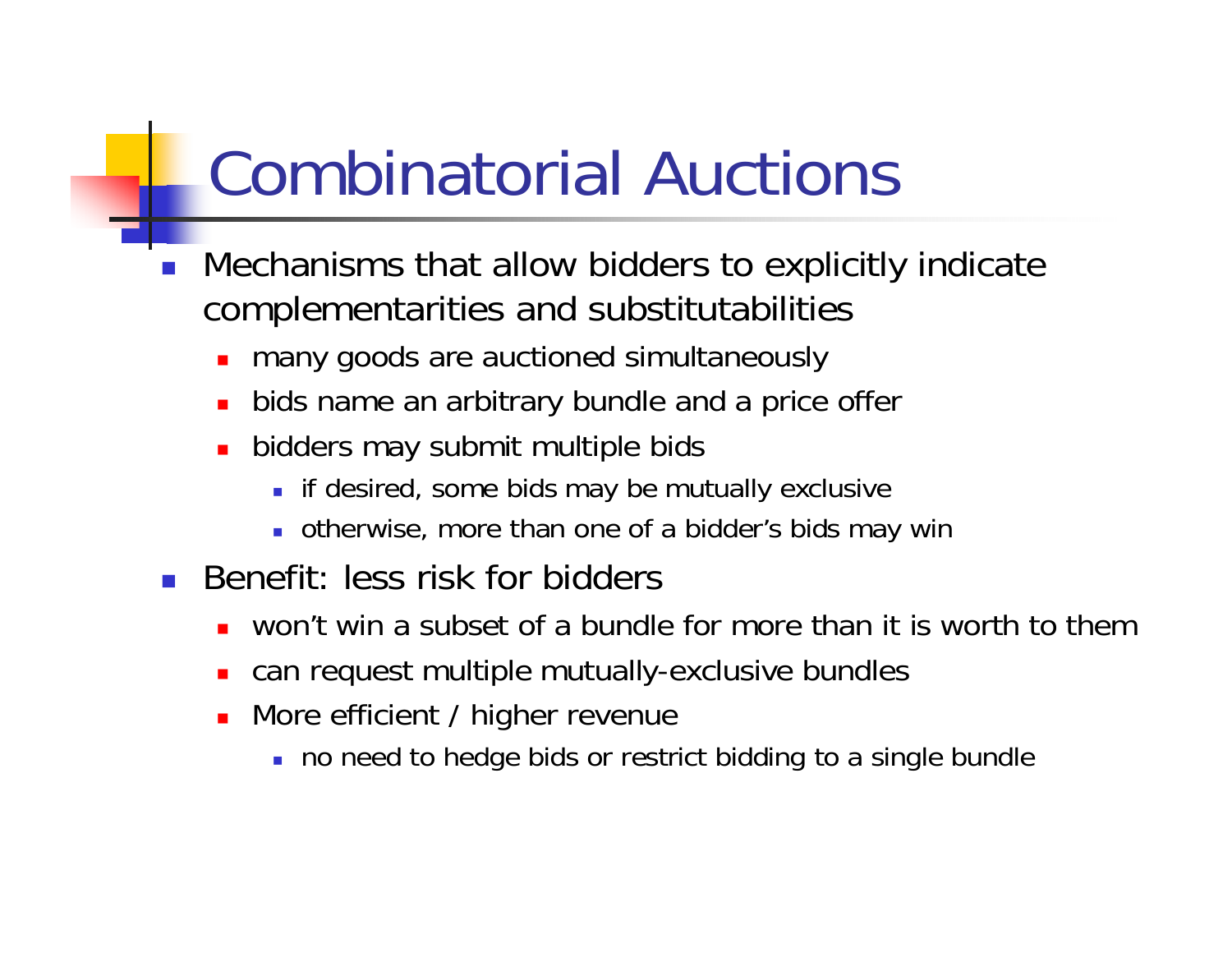### Multi-Unit CA's

- Sometimes a set of goods are identical
	- **traditionally, bidders have no way to compactly** represent indifference between members of the set
		- **Iom** instead, they must enumerate bundles between which they are indifferent
		- **this can require a huge number of bids**
- **Nulti-Unit CA** 
	- set of identical goods: a single multi-unit good
		- in general, consider all goods to have a fixed number of units
	- **bids specify goods, number of units for each good, a** price offer for the whole package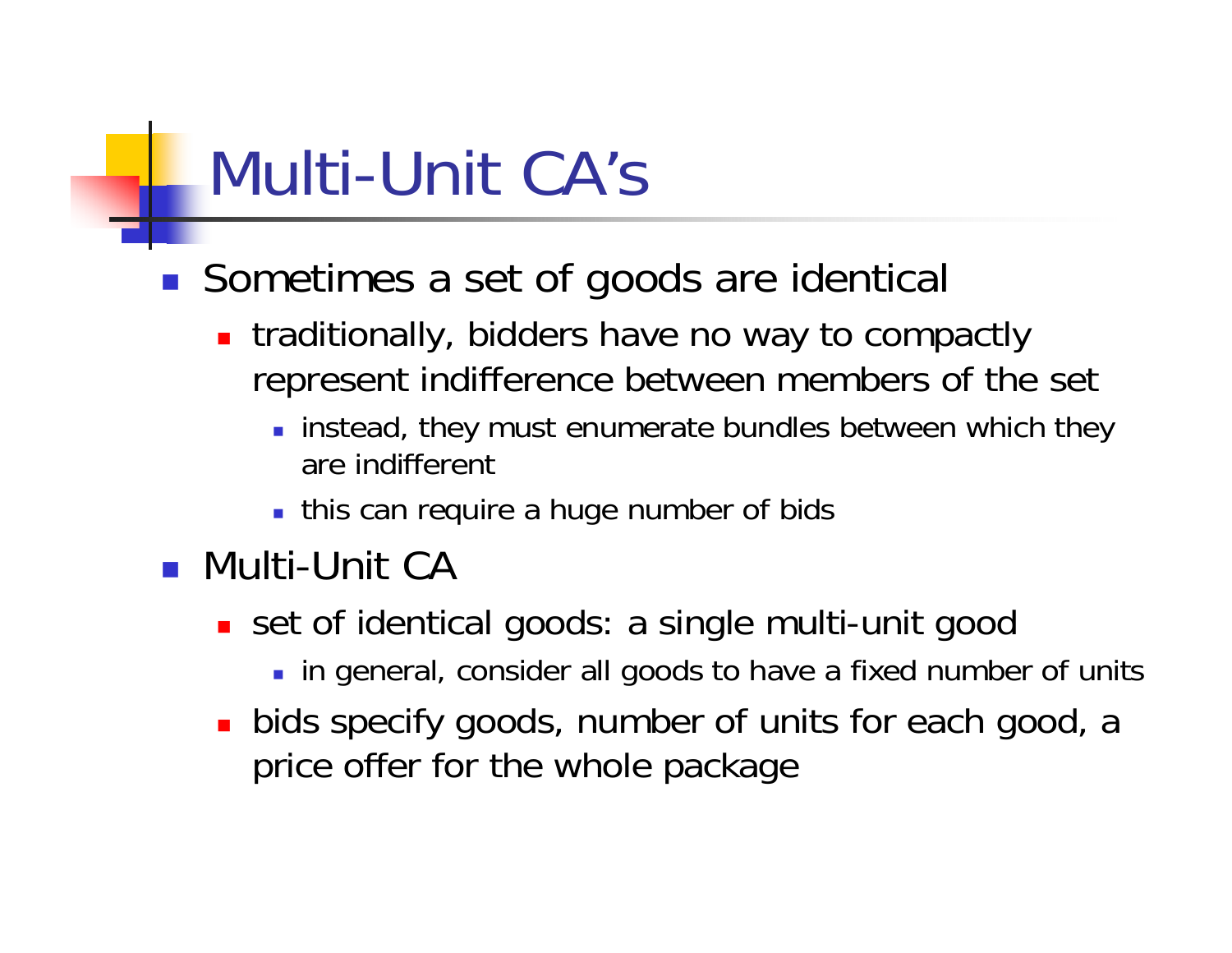### Winner Determination

- **Auctioneer's task:** 
	- **given a set of bids, find the revenue-maximizing** subset of these bids allocating no more than the maximum number of units for each good
- We can handle XOR with "dummy goods"
	- **unique virtual goods with one unit**
	- **add a dummy good to every bid in an XOR set**
	- П now at most one bid from each set can be satisfied
- **Same winner-determination procedure used by:** 
	- **First-price combinatorial auction**
	- **Exercised Vickrey auction**
	- **various ascending auction mechanisms**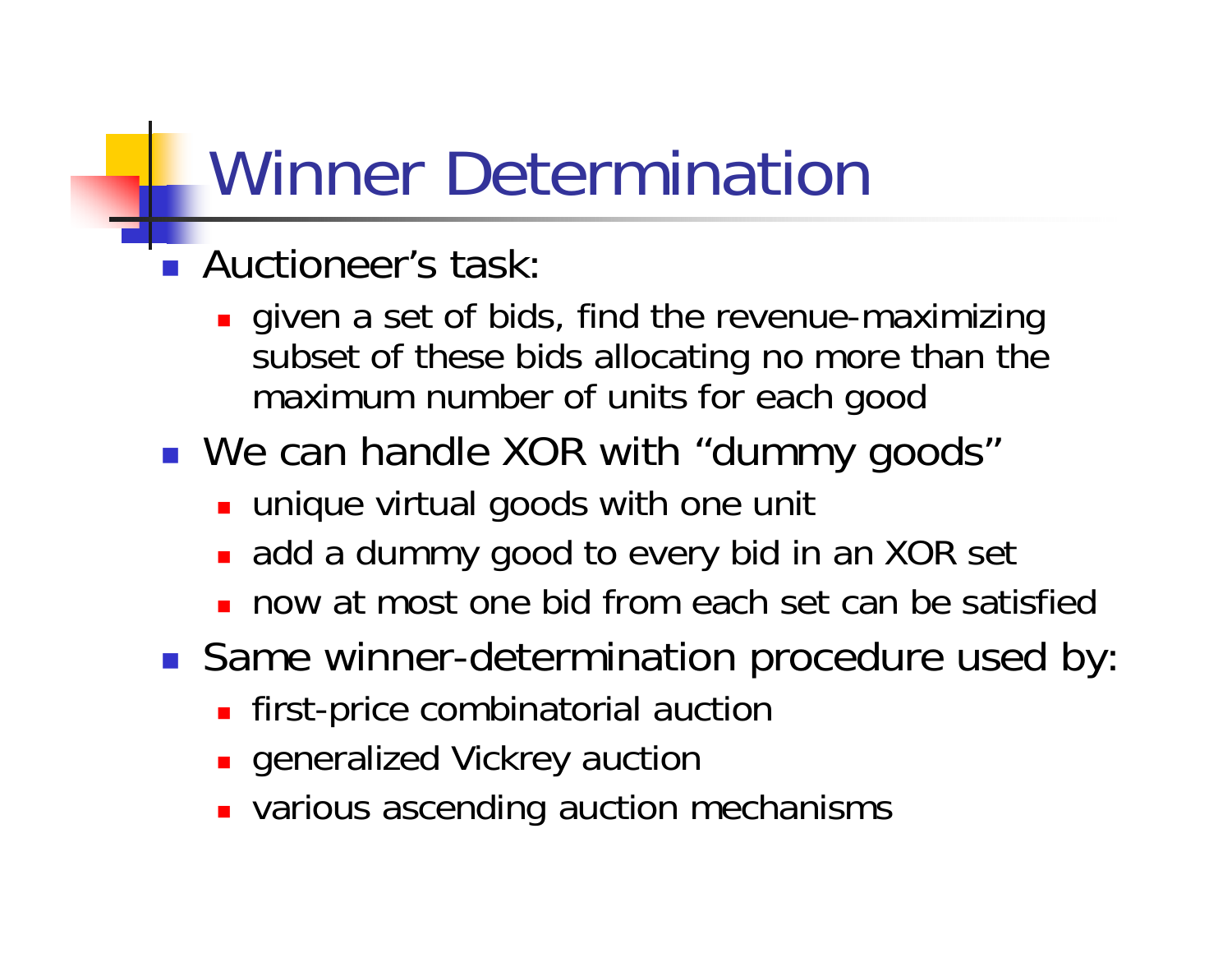# Computational Problem

- Unfortunately, winner determination is NP-Hard, even with only one unit per good
	- **Responses to intractability** 
		- **approximation**
		- **Figure 1 restrict bids (tractable subcase)**
		- **Find optimal solution anyway**
- **Benefits of finding optimal solution** 
	- **CONSTANT-bounded approximation is still intractable**
	- × **Didders' strategies affected by approximation**
	- × restriction can prevent bidders from expressing full preferences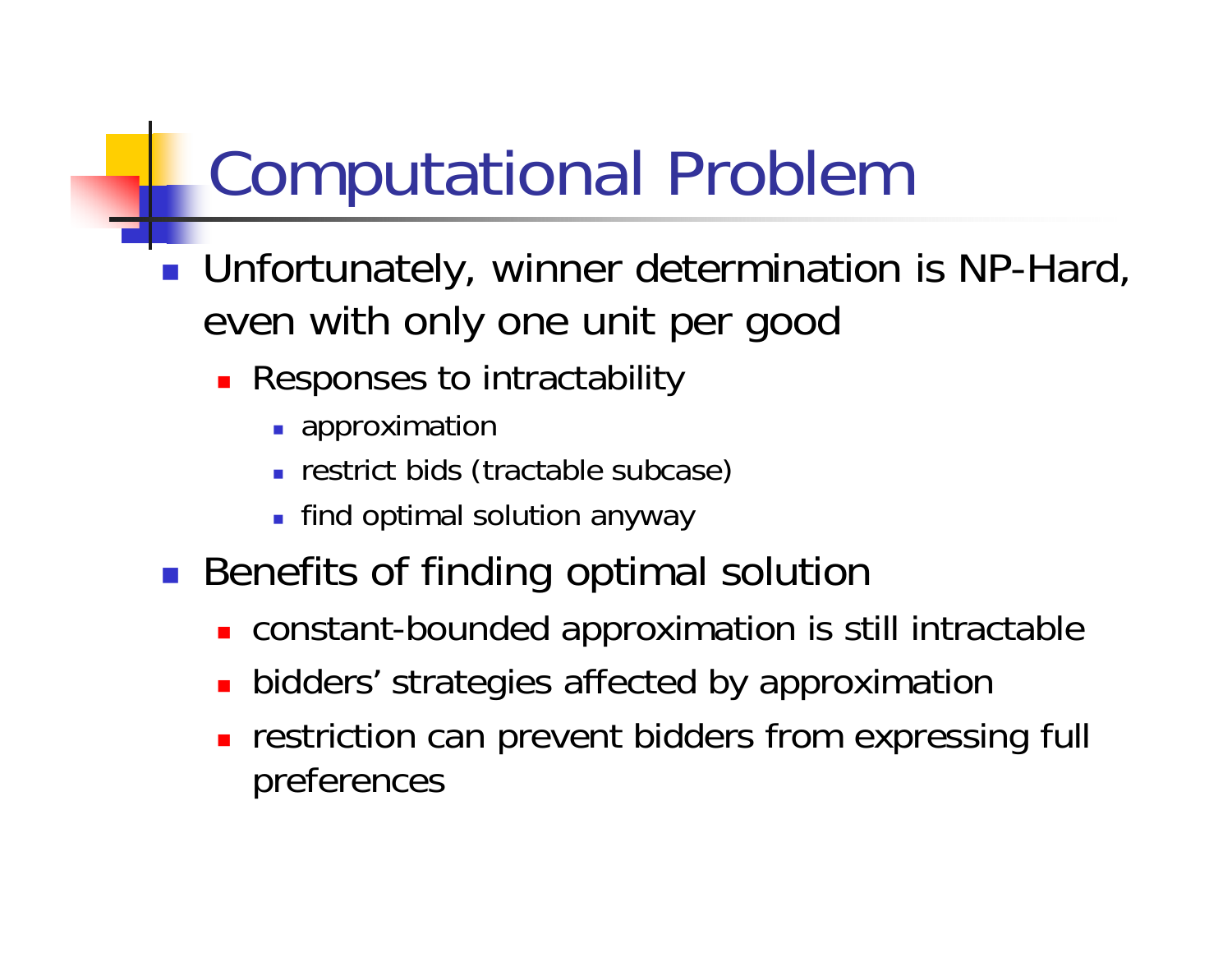# Finding Optimal Solution

- $\mathbb{R}^3$ ■ All previously-published work on CA's has concerned single-unit case
- $\mathbb{R}^3$ **A** natural solution: mixed-integer programming
	- $\blacksquare$  rich history
	- commercial packages (CPLEX)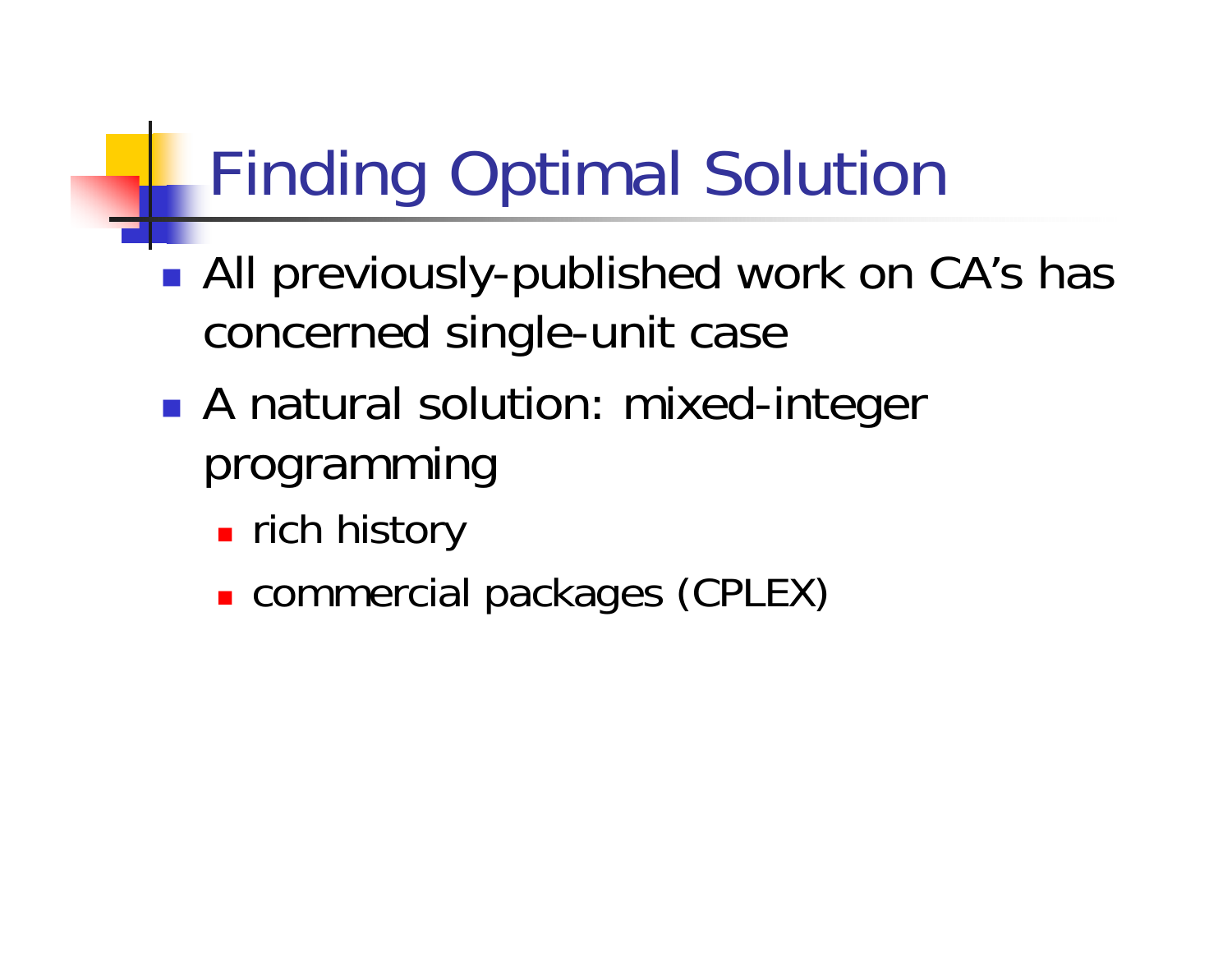## **CAMUS**

#### $\mathbb{R}^n$ **C**ombinatorial **A**uction **M**ulti-**U**nit **S**earch

- **branch and bound search**
- structure the search space
	- avoid considering impossible allocations
	- **EXTENTE:** efficient upper-bound function for pruning
- **E** enhancements
	- **preprocessing dominated bids**
	- **-** dynamic programming
	- caching to improve tightness of upper-bound
- **heuristics** 
	- **n** maximize effectiveness of pruning: upper bound
	- find good allocations quickly: lower bound

A generalization of our CASS algorithm (1999)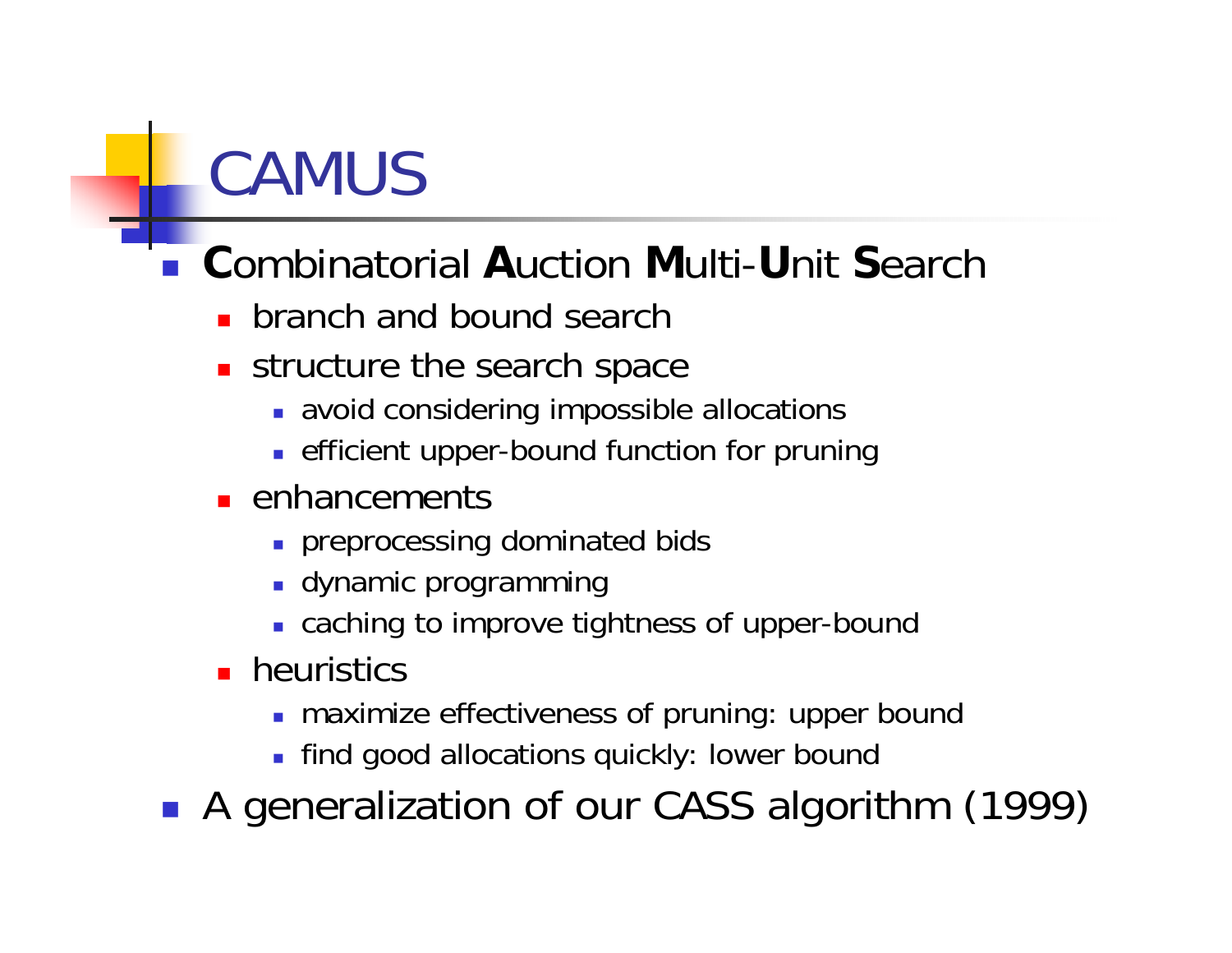### First: CAMUS/CPLEX comparison

 $\mathbb{R}^3$ **Necessary to use artificial data for testing** 

- **used a distribution from our new paper** (to appear at EC-00)
- **aims to model bidding in real-world domains**
- $\mathbb{R}^n$  Railroad Shipping Domain: Railroad Graph
	- nodes: cities
	- **E** edges: railroad link between cities
	- **Example 20 Fights: link capacity**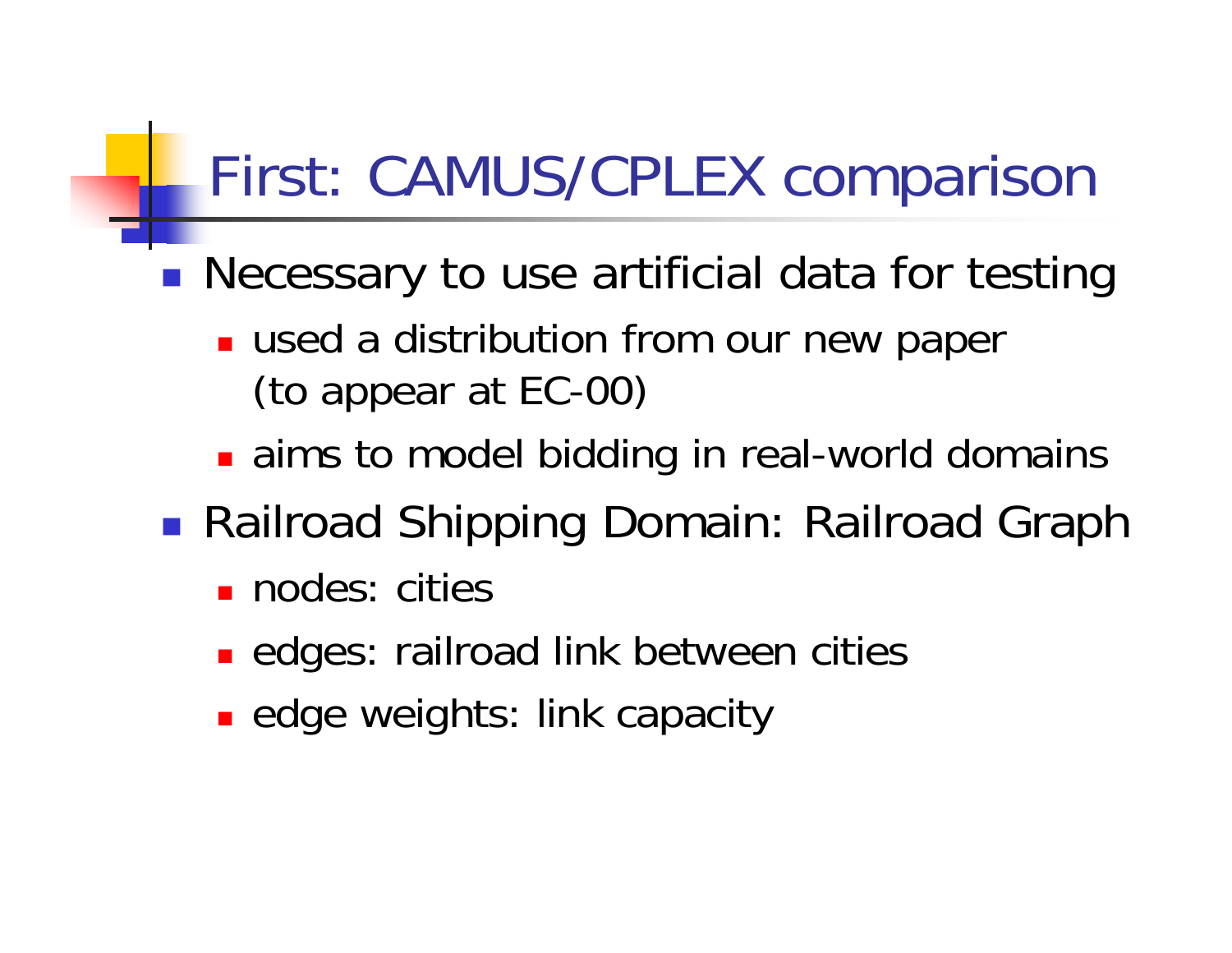### Railroad Distribution

- Randomly generate a graph
	- **The audiom of the units per edge:** [1, *max\_units\_per\_good*]
- **Create a new bidder** 
	- **n** randomly choose start and end cities, number of units to ship
	- **DED** valuation for route: random proportional to the distance, superadditive in number of units
	- **generate substitutable bids for all bundles of edges** where valuation > cost of shipping (*<sup>c</sup>* \* distance)
	- **price offer: valuation cost, rounded to integer**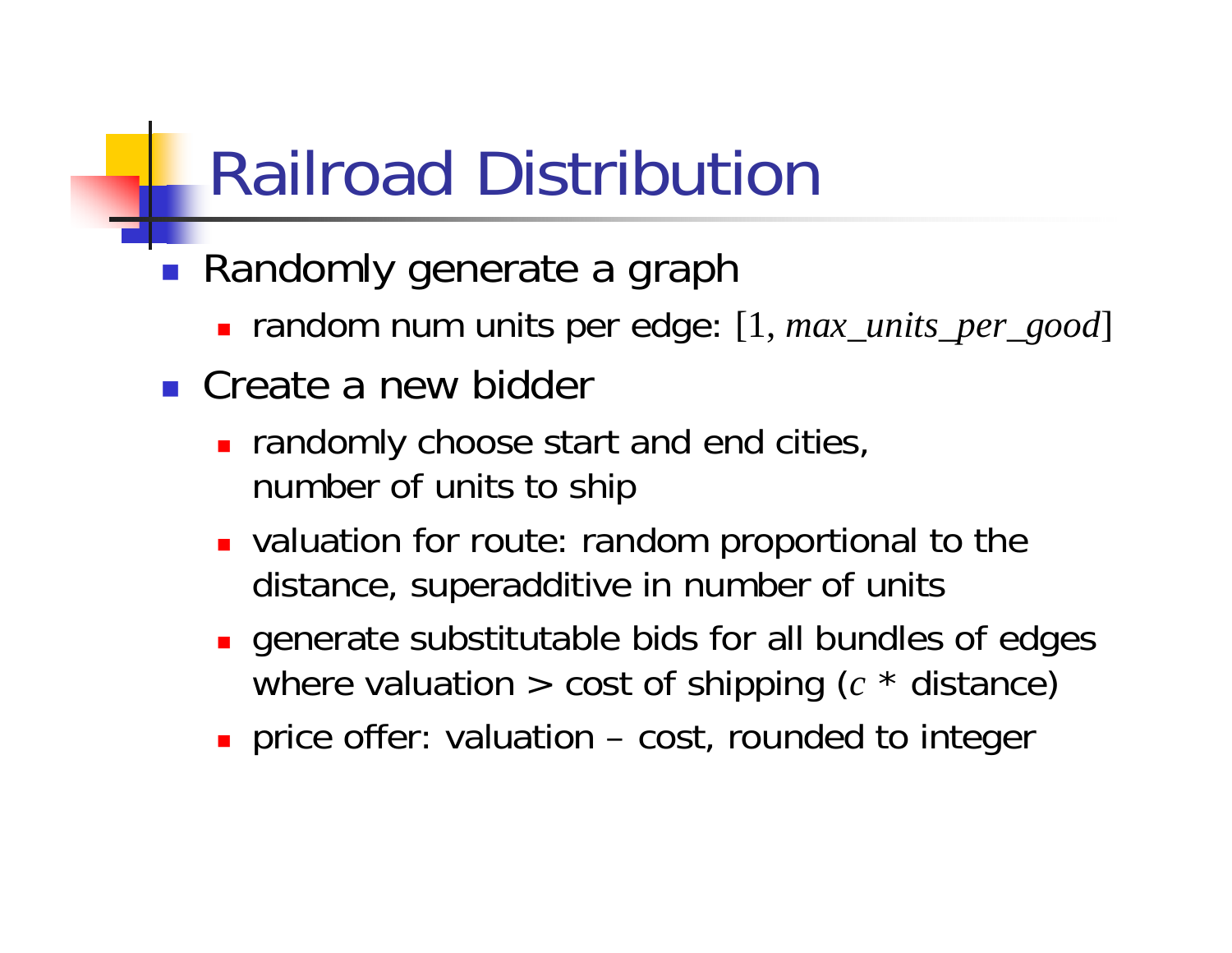### Railroad Distribution: Example



**Parameters:** num\_cities = 5.3 \* goods + 3.5, initial\_connections = 2, building\_penalty = 2.7, num\_building\_paths =  $(num\_cities)^2/4$ , shipping\_cost\_factor = 1.1, max\_bid\_set\_size =  $8$ , max\_cap =  $20$ , additivity =  $0.2$ .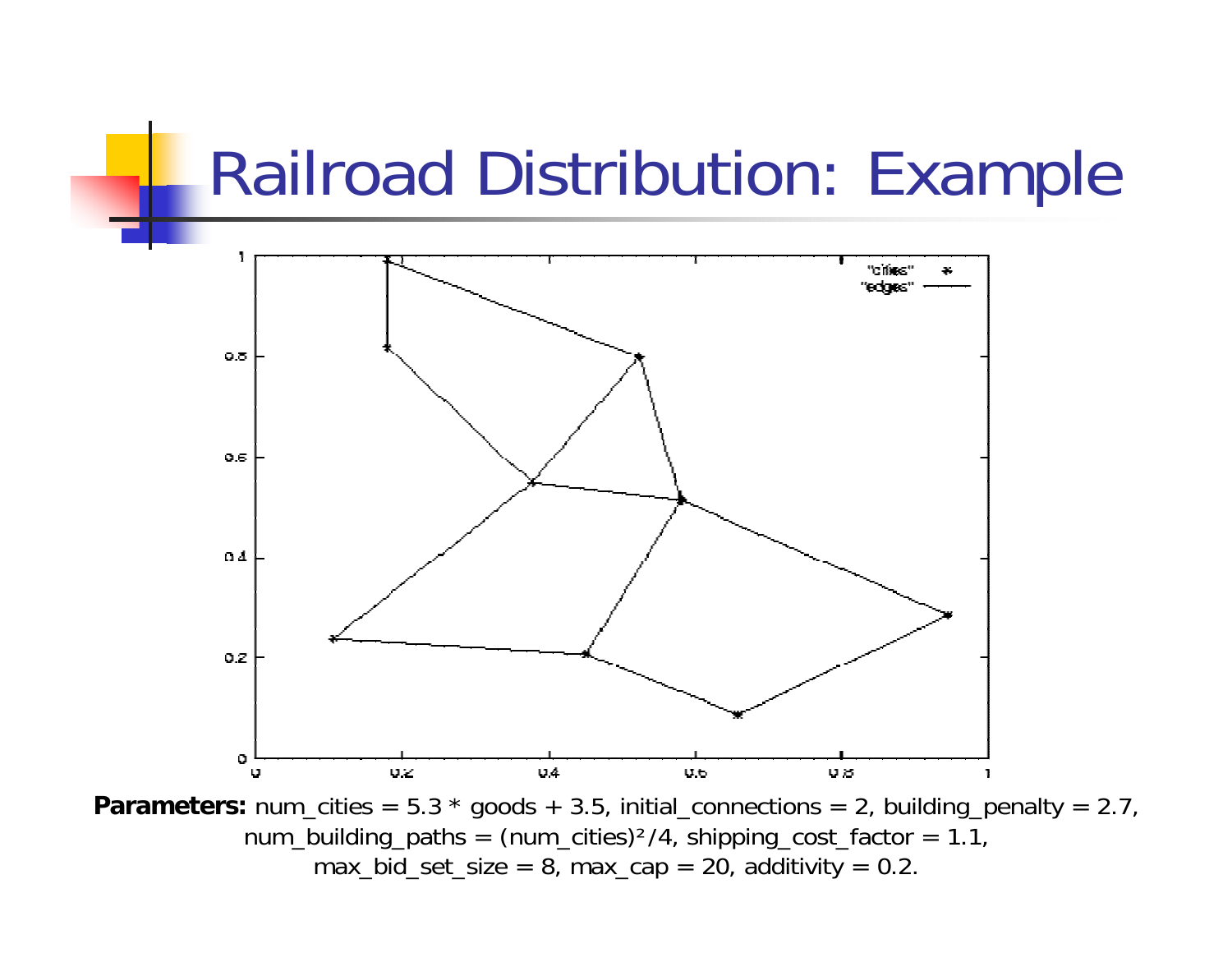

CAMUS - 10 CPLEX - 10 Min - 10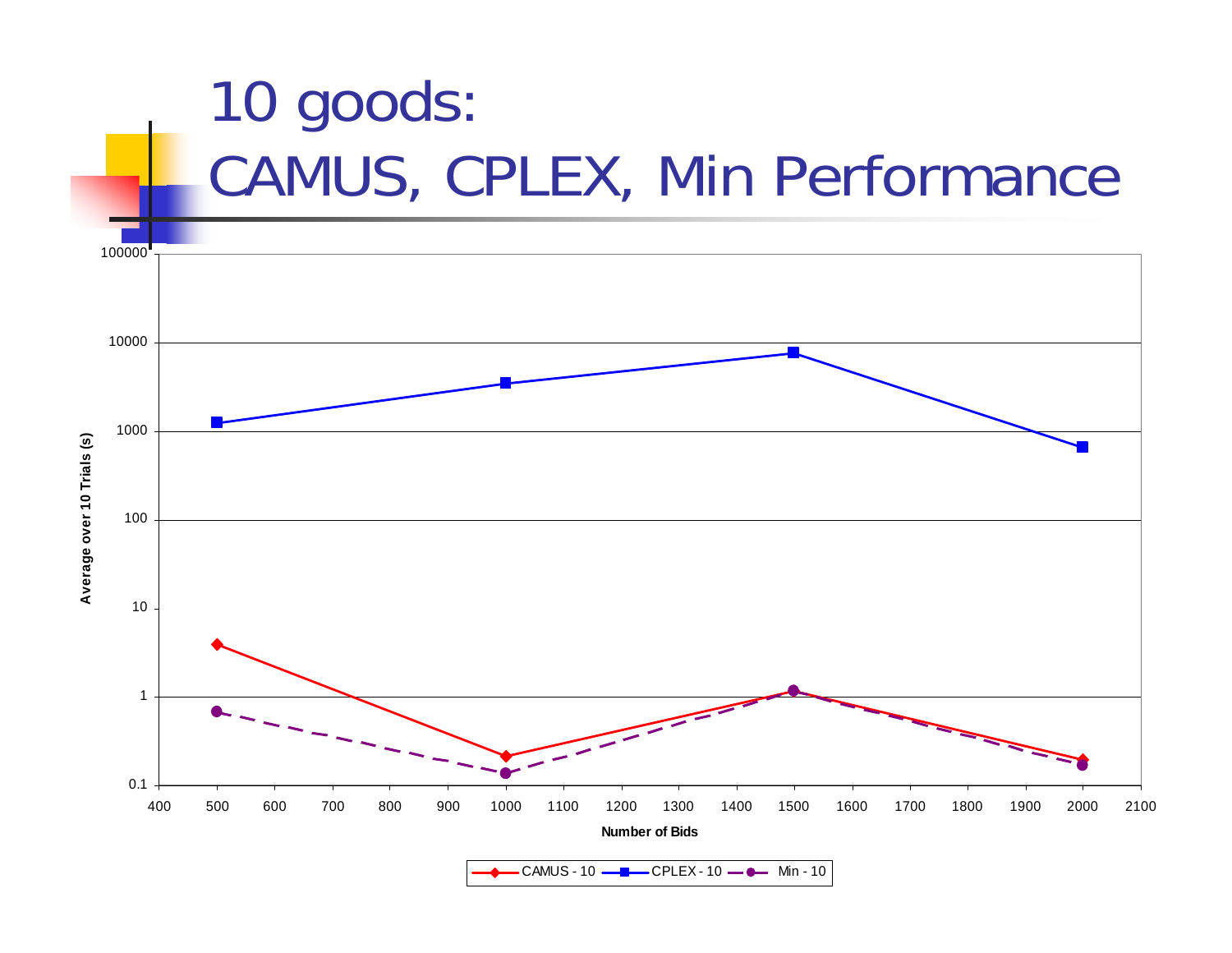

CAMUS - 12 CPLEX - 12 Min - 12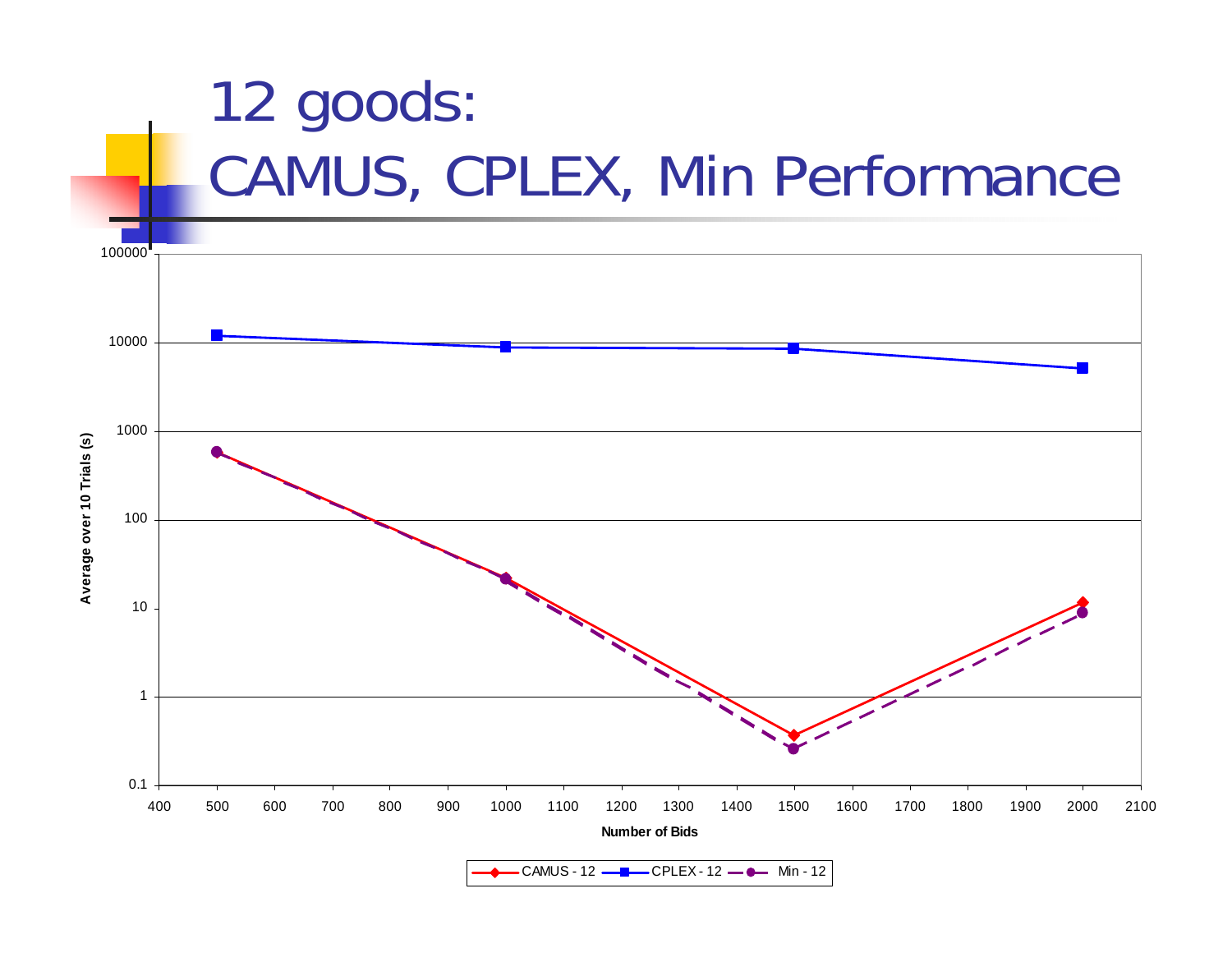### CAMUS Implementation: Search

#### $\mathbb{R}^3$ ■ Depth-First Search on allocations

- **Degin with empty allocation**
- **add bids to current partial allocation until** complete; backtrack
- **Branch and Bound Search** 
	- **I** lower bound: best allocation observed so far
	- **upper bound: revenue of current partial** allocation + overestimate of revenue from unallocated units
	- when upper bound ≤ lower bound, backtrack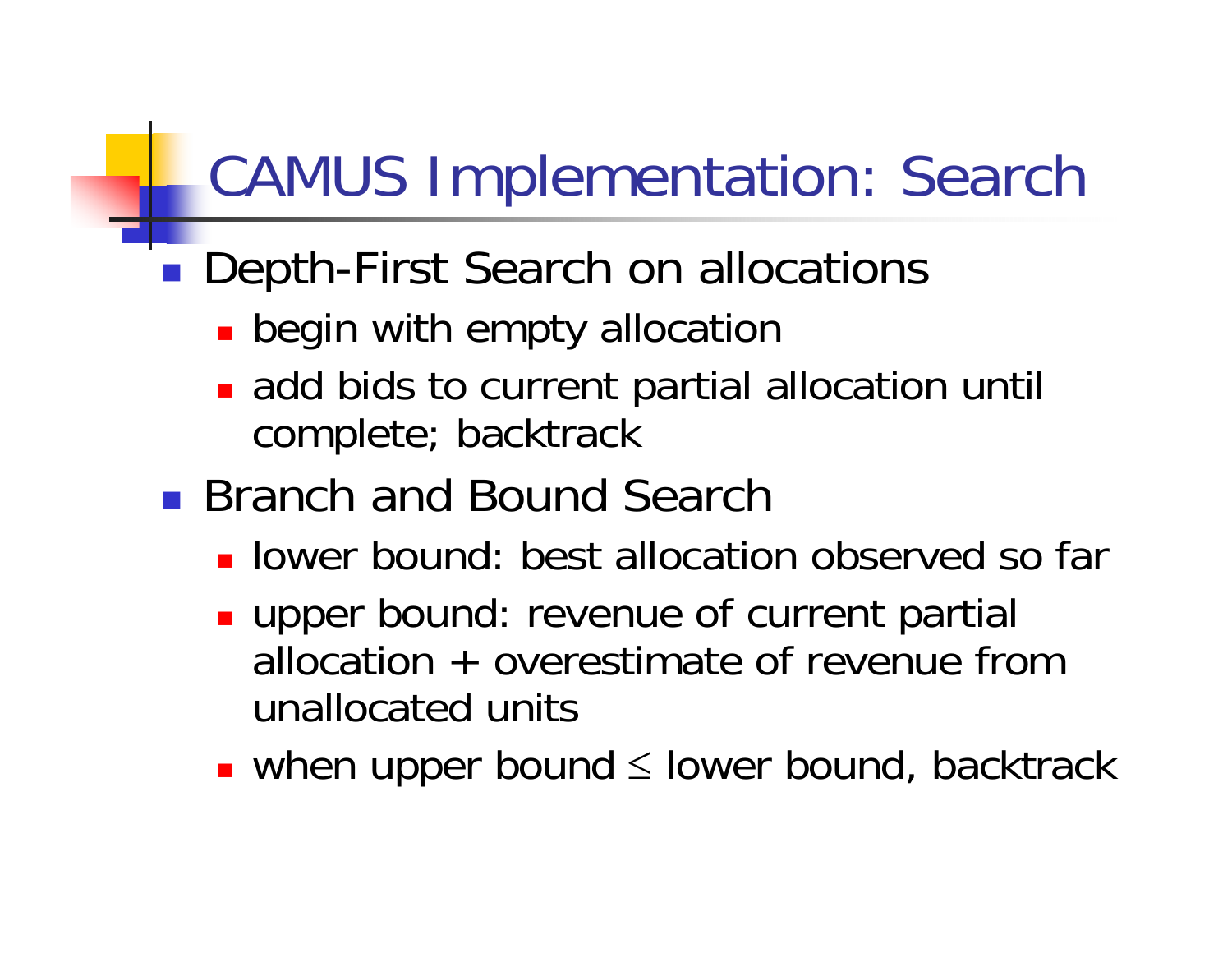### Structure the Search Space

### **Partition the bids into bins**

- **one bin for each good**
- **Example 20 Figure 20 Figure 10 Figure 20 Figure 20 Figure 20 Figure 20 Figure 20 Figure 20 Figure 20 Figure 20** lowest-order good
- **After adding a bid, move to the bin for the** lowest-order good with unallocated units
	- **this may be the bin we just left (multi-unit!)** 
		- **Example a Subbin of the current bin and keep searching**
		- subbin: include only higher-order bids than the last bid chosen from this bin
	- **any bids that we skip are guaranteed to conflict with** the current partial allocation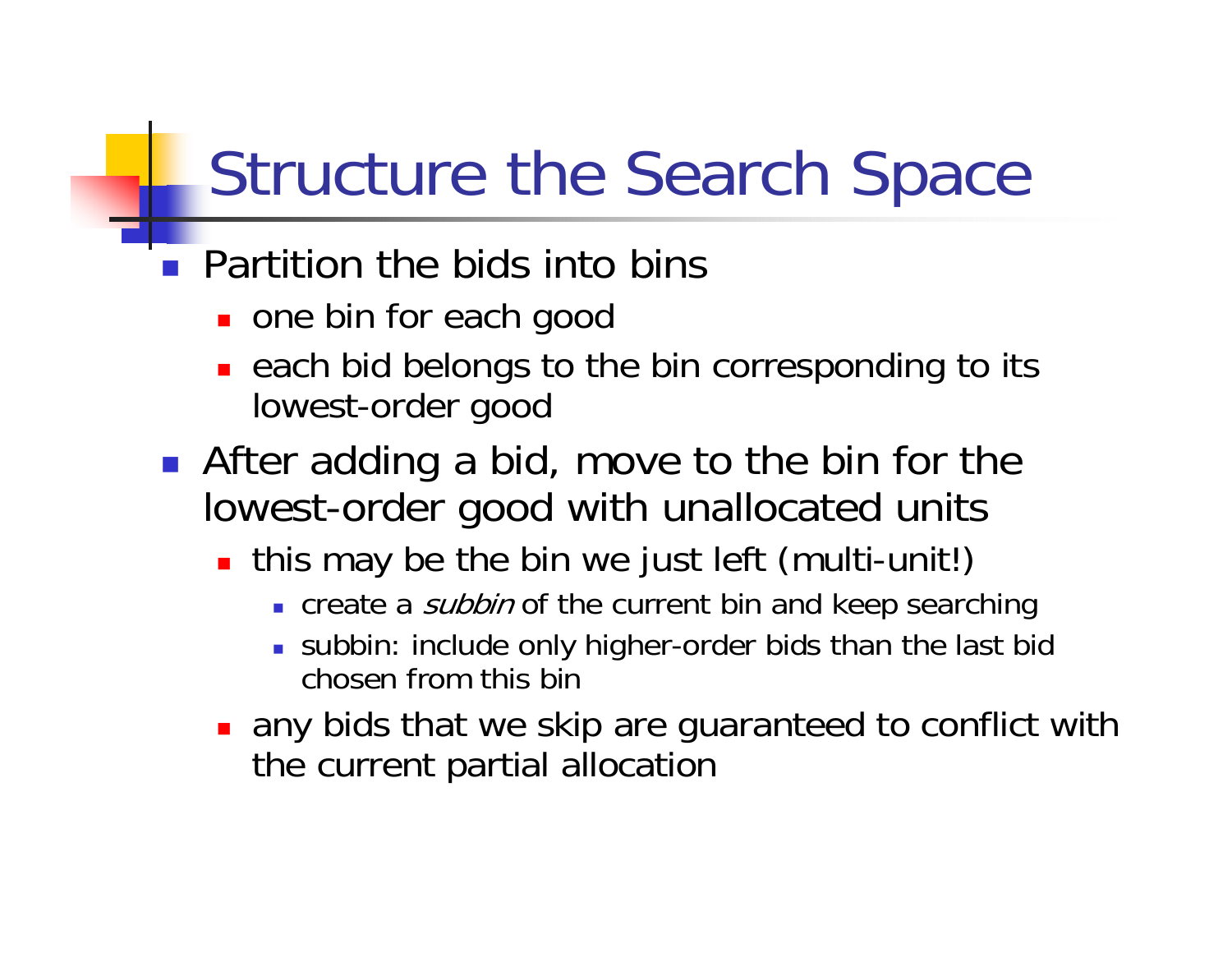# Upper Bound Function *h* (*g,i,* π)

- $\overline{\phantom{a}}$  An overestimate of the revenue that can be achieved from the remaining units of good *g*
	- **-** given that the search is in bin  $i$  and has partial allocation  $\pi$
	- precompute lists for all *g, i*:
		- each list: all bids for units of good *g* in bin *i* or beyond
		- sorted in descending order of average price per unit (APPU)
- **-** Let  $b$  be first bid in list  $i$  that doesn't conflict with  $\pi$ 
	- *b*'s contribution to the overestimate: APPU(*b*) \* min(*units<sub>i</sub>*(*b*), *units\_needed<sub>i</sub>)*
	- П if more units are still needed, keep moving down the list and find another non-conflicting bid; repeat
- $\overline{\phantom{a}}$ Why does this work? Please see our paper…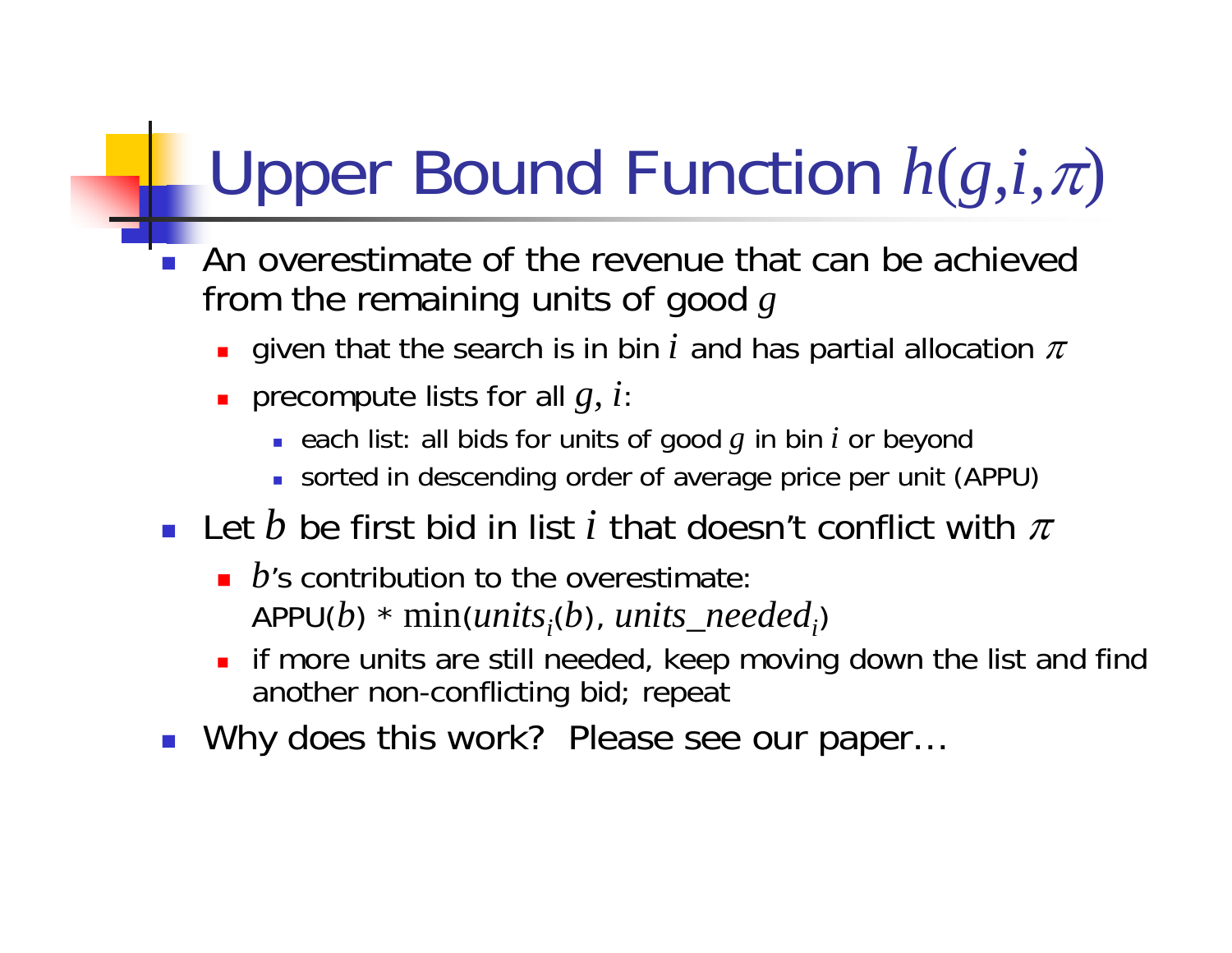### Dominated Bids

- $\mathbb{R}^3$ **For each pair of bids**  $(b_1, b_2)$ , where:
	- *price*( $b_1$ )  $\ge$  *price*( $b_2$ )
	- $\Box$  $\blacksquare$  for all goods *j*,  $units_j(b_1) \le units_j(b_2)$
- $\blacksquare$   $b_2$  will not win unless  $b_1$  also wins
	- $\blacksquare$  store  $b_2$  as a "child" of  $b_1$ 
		- $\blacksquare$  only consider adding  $b^{\vphantom{\dagger}}_2$  after adding  $b^{\vphantom{\dagger}}_1$
	- $\Box$  $\blacksquare$  if  $units_j(b)$  $\mu_{1}$ ) +  $units_{j}$  ( $b_{2}$ )  $\geq$   $maxunits_{j}$  for any  $j$ 
		- **•** we will never add  $b_2$ : delete it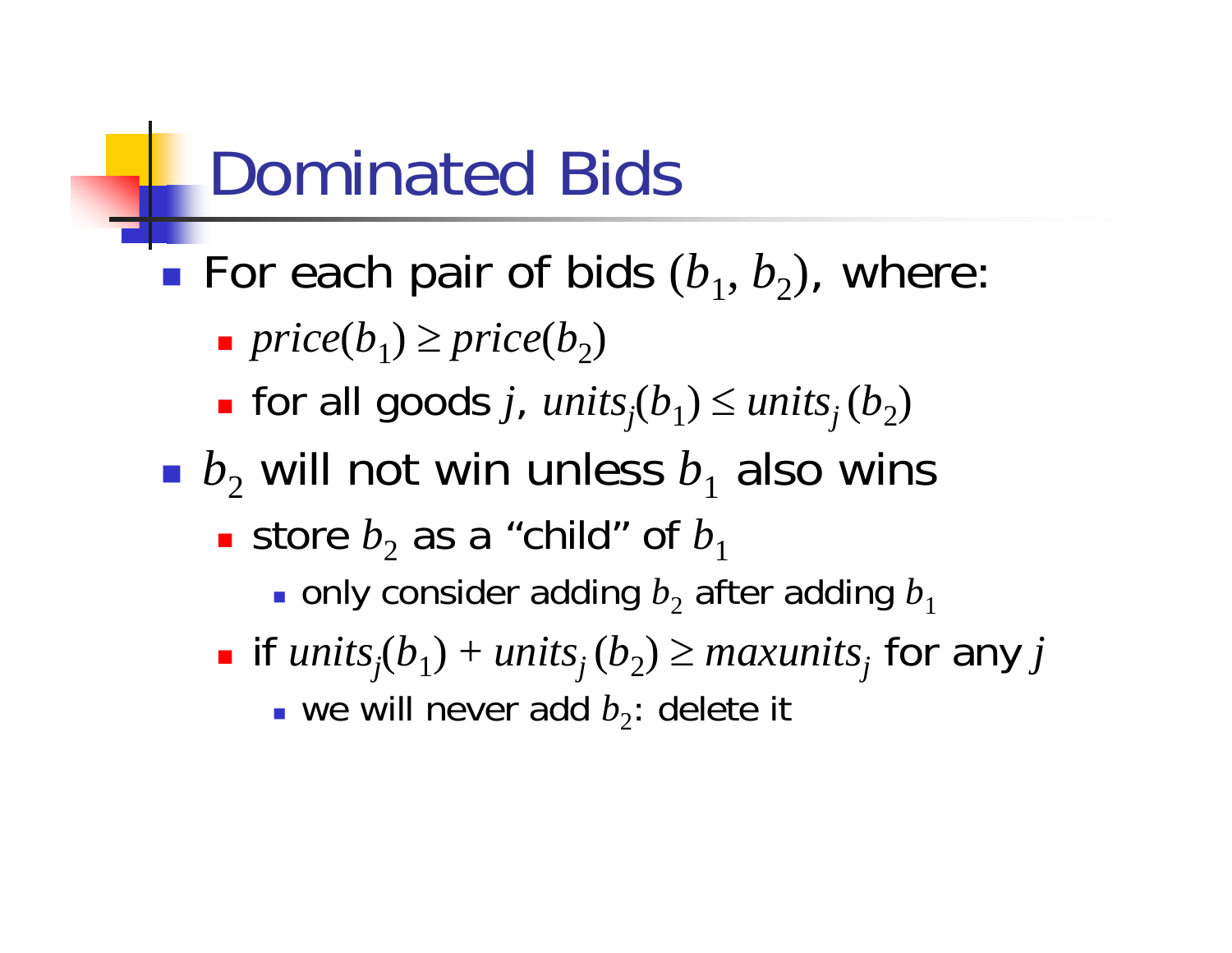# Dynamic Programming

- **IF In some auctions, singleton bids will be relatively** common
	- **Additionally, singleton bids can be computationally** expensive to consider: can lead to deep searches
- **Dynamic programming preprocessing:** 
	- **find the optimal set of singleton bids requesting from** 1 to *maxunits*<sub>j</sub>, for each good j
	- **n** in search, only ever consider the optimal singleton set that consumes all remaining units of a good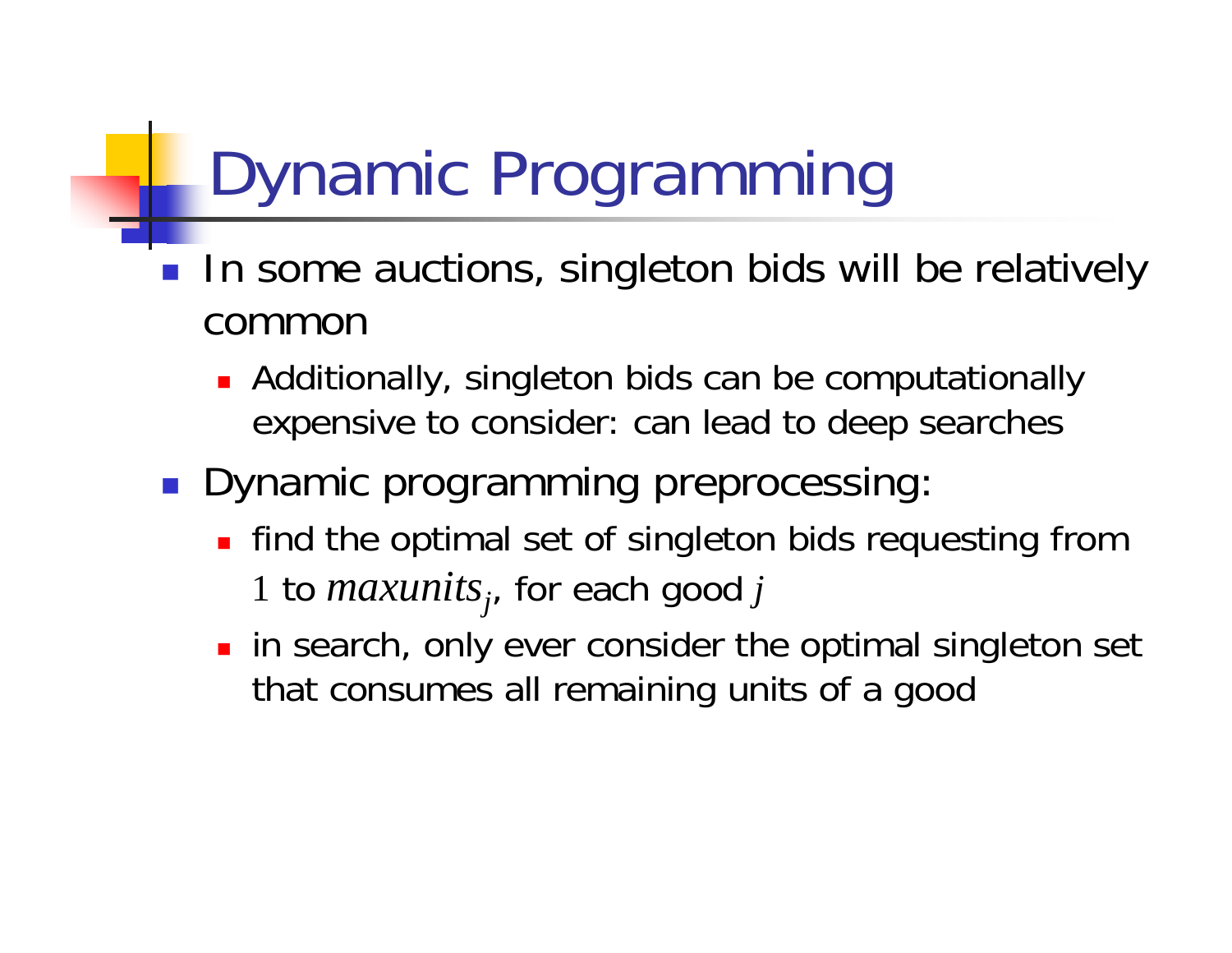# Caching

- **If is possible to allocate the same number of** units of the same goods in more than one way
	- **the search beyond this point is always the same**
	- store the results of search in a hash table, then reuse them if we get to the same point again
		- most searches are pruned before they reach a full allocation, so we can't store the best allocation in the cache
	- use the cache to store upper bounds
		- only store the results that involved non-negligible cost to compute
		- cache upper bounds often tighter than *h*( )
	- cache can be seen as learning a better *h*( )
		- **a** tighter upper bound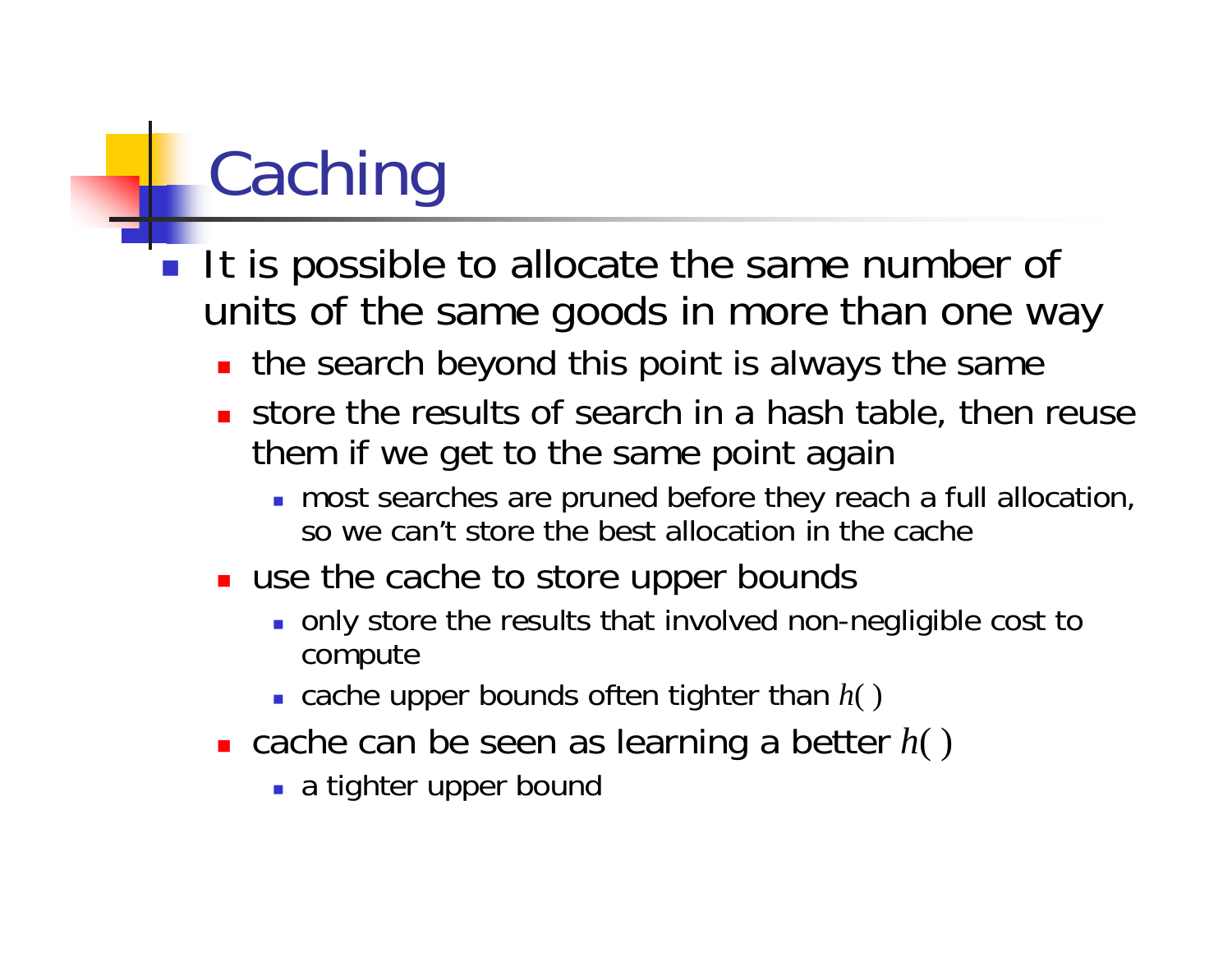# Good-Ordering Heuristic

- designate as good #1 the good *i* that minimizes (numbids<sub>i</sub> · maxunits<sub>i</sub>) / (avgunits<sub>i</sub>)
	- **numimize number of bids in low-order bins** 
		- **Figure branching**
	- **numixem 10 minumber of units of goods in low-order bins** 
		- move quickly past the first bins, where the pruning function is least informative
	- **n** maximize total number of units requested by bids in low-order bins
		- **n** move quickly to high-order bins
- **remove bids involving good**  $#1$  **and repeat for** good  $#2$ , etc.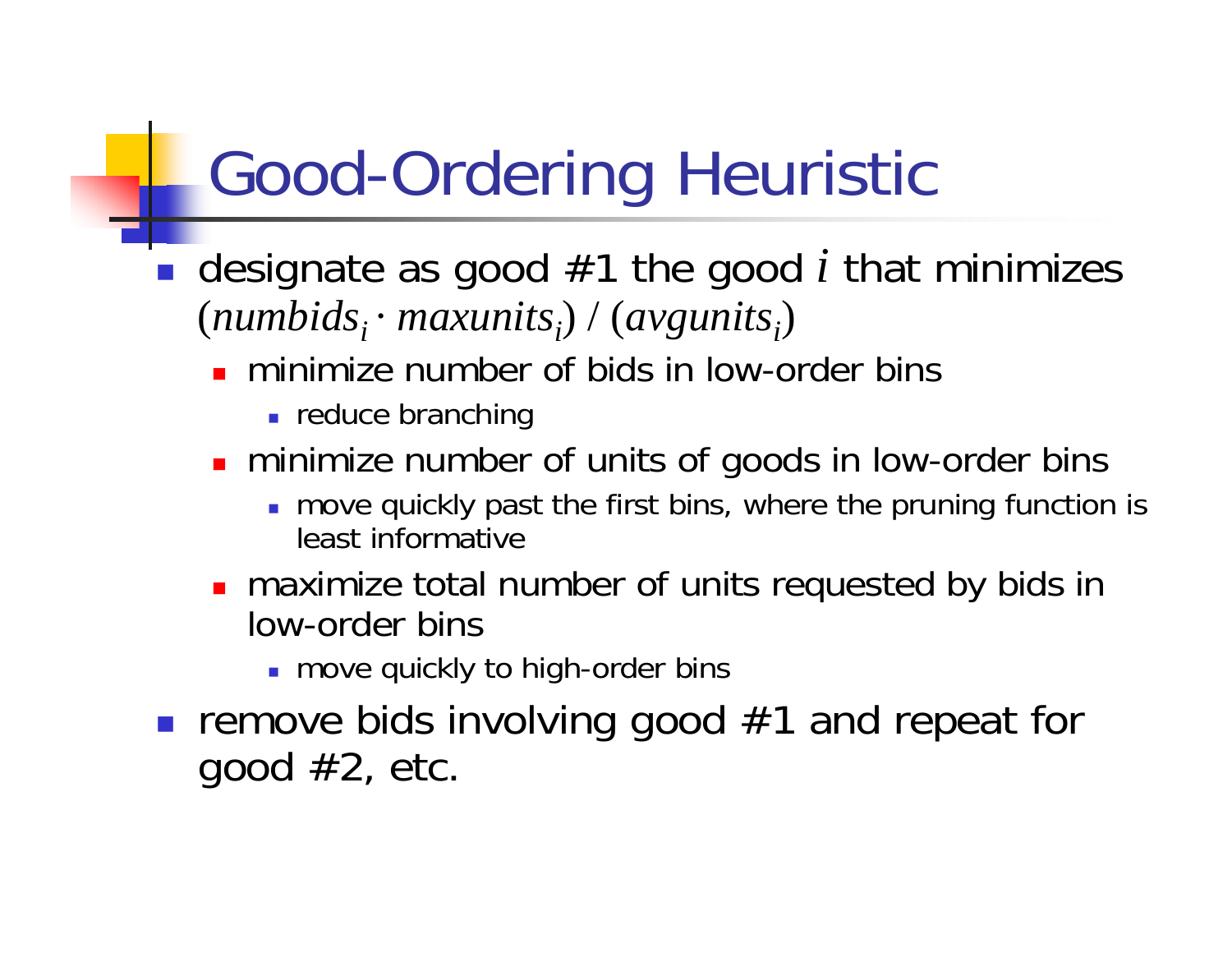# Bid-Ordering Heuristic

- **Order bids within bin so we encounter** most promising bids first
	- **I** improve lower bound
- Sort bids *b* in descending order of  $APPU(b) + h(\pi \cup b)$ 
	- APPU(*b*) is a measure of *b*'s promise
	- *h*() is a measure of how promising the unallocated units are, given partial allocation
		- **This ordering is dynamic, because**  $h(\pi \cup b)$  depends on the past search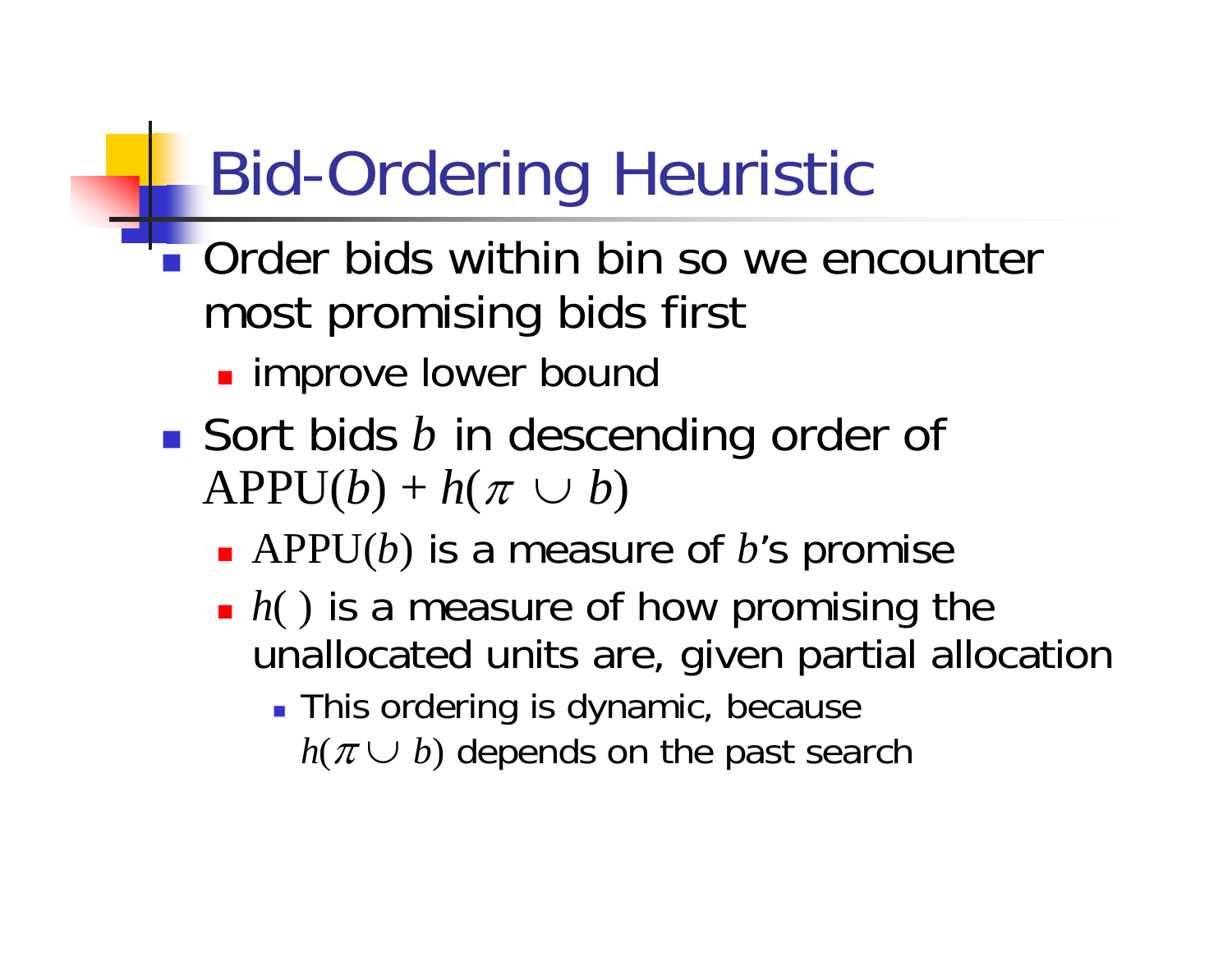### CAMUS vs. CPLEX

- The jury's still out
	- **CAMUS** outperforms CPLEX on the railroad distribution
	- П we've seen other cases where CPLEX is better
	- what are the strengths of each approach?

**• Choice of distribution is fundamental to testing** 

- **.** can we agree on distributions that capture the patterns we expect from real-world bidding?
- Towards a Universal Test Suite for Combinatorial Auctions,<http://robotics.stanford.edu/CATS>
- **.** we'd love to get your feedback on this!